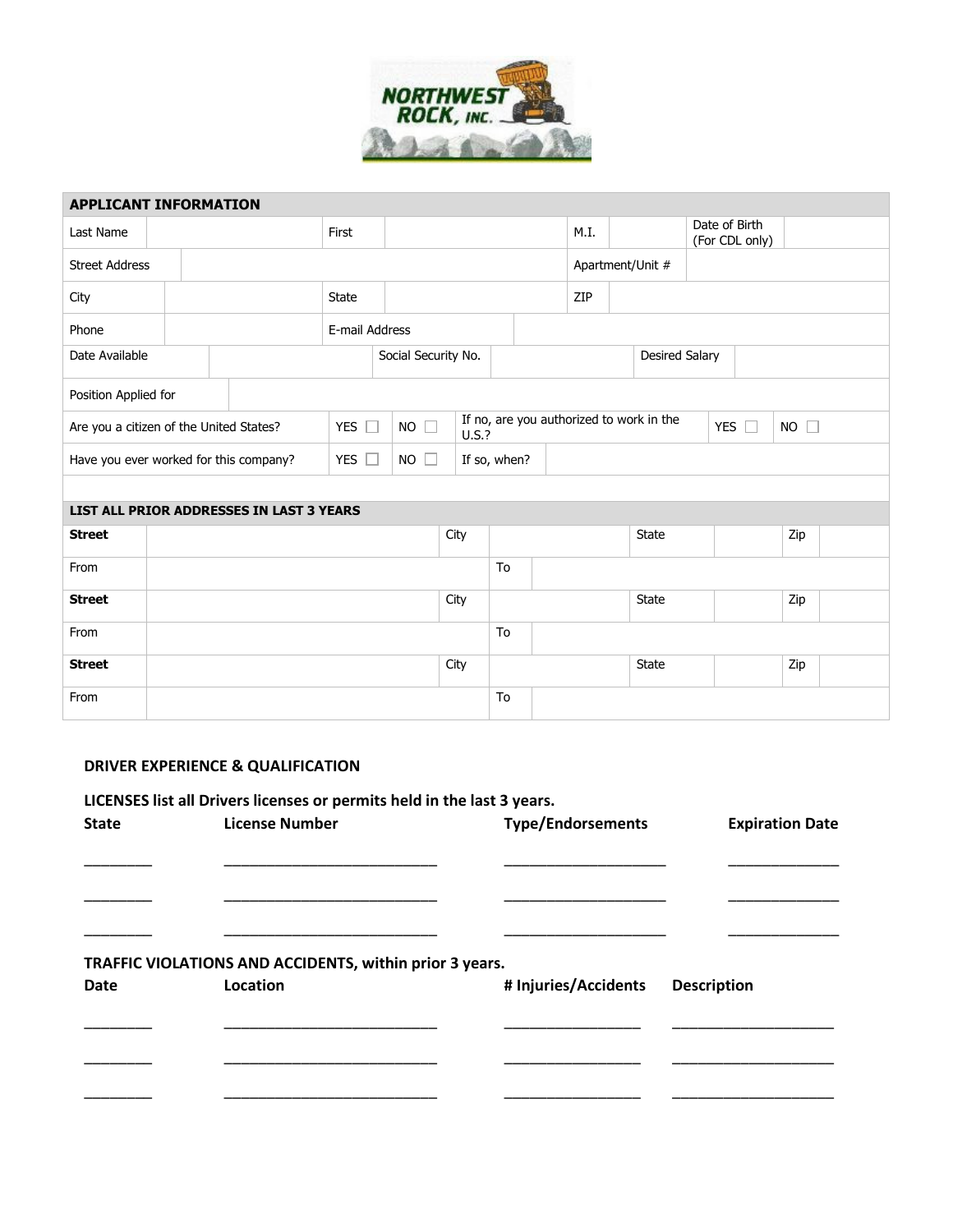## **LIST ALL PREVIOUS EMPLOYMENT IN LAST 3 YEARS**

| APPLICANTS APPLYING FOR A POSITION OPERATING A COMMERCIAL MOTOR VEHICLE SHALL ALSO PROVIDE AN ADDITIONAL 7<br>YEARS' INFORMATION ON THOSE EMPLOYERS FOR WHOM THE APPLICANT OPERATED SUCH A VEHICLE. |                    |                    |  |  |  |  |  |
|-----------------------------------------------------------------------------------------------------------------------------------------------------------------------------------------------------|--------------------|--------------------|--|--|--|--|--|
| <b>Company</b>                                                                                                                                                                                      |                    | Phone              |  |  |  |  |  |
| Address                                                                                                                                                                                             |                    | Supervisor         |  |  |  |  |  |
| Job Title                                                                                                                                                                                           |                    |                    |  |  |  |  |  |
| Responsibilities                                                                                                                                                                                    |                    |                    |  |  |  |  |  |
| From<br>To                                                                                                                                                                                          | Reason for Leaving |                    |  |  |  |  |  |
| May we contact your previous supervisor for a reference?                                                                                                                                            | YES $\Box$         | $NO$ $\Box$        |  |  |  |  |  |
| Were you subject to Federal Motor Carrier Safety<br>Regulations While employed?                                                                                                                     | YES $\Box$         | $NO \Box$          |  |  |  |  |  |
| Was your job designated as a safety-sensitive function in<br>any DOT-regulated mode subject to the Drug and Alcohol<br>Testing Requirements of 49 CFR part 40?                                      | YES $\square$      | $NO$ $\Box$        |  |  |  |  |  |
| <b>Company</b>                                                                                                                                                                                      |                    | Phone              |  |  |  |  |  |
| <b>Address</b>                                                                                                                                                                                      |                    | Supervisor         |  |  |  |  |  |
| Job Title                                                                                                                                                                                           |                    |                    |  |  |  |  |  |
| Responsibilities                                                                                                                                                                                    |                    |                    |  |  |  |  |  |
| From<br>To                                                                                                                                                                                          | Reason for Leaving |                    |  |  |  |  |  |
| YES $\Box$<br>$NO$ $\Box$<br>May we contact your previous supervisor for a reference?                                                                                                               |                    |                    |  |  |  |  |  |
| Were you subject to Federal Motor Carrier Safety<br>Regulations While employed?                                                                                                                     | YES $\Box$         | NO<br>$\mathbf{1}$ |  |  |  |  |  |
| Was your job designated as a safety-sensitive function in<br>any DOT-regulated mode subject to the Drug and Alcohol<br>Testing Requirements of 49 CFR part 40?                                      | YES $\square$      | $NO$ $\Box$        |  |  |  |  |  |
| Company                                                                                                                                                                                             |                    | Phone              |  |  |  |  |  |
| Address                                                                                                                                                                                             |                    | Supervisor         |  |  |  |  |  |
| Job Title                                                                                                                                                                                           |                    |                    |  |  |  |  |  |
| Responsibilities                                                                                                                                                                                    |                    |                    |  |  |  |  |  |
| To<br>From                                                                                                                                                                                          | Reason for Leaving |                    |  |  |  |  |  |
| May we contact your previous supervisor for a reference?                                                                                                                                            | YES $\Box$         | $NO$ $\Box$        |  |  |  |  |  |
| Were you subject to Federal Motor Carrier Safety<br>Regulations While employed?                                                                                                                     | YES $\square$      | $NO$ $\Box$        |  |  |  |  |  |
| Was your job designated as a safety-sensitive function in<br>any DOT-regulated mode subject to the Drug and Alcohol<br>Testing Requirements of 49 CFR part 40?                                      | YES $\square$      | $NO$ $\Box$        |  |  |  |  |  |